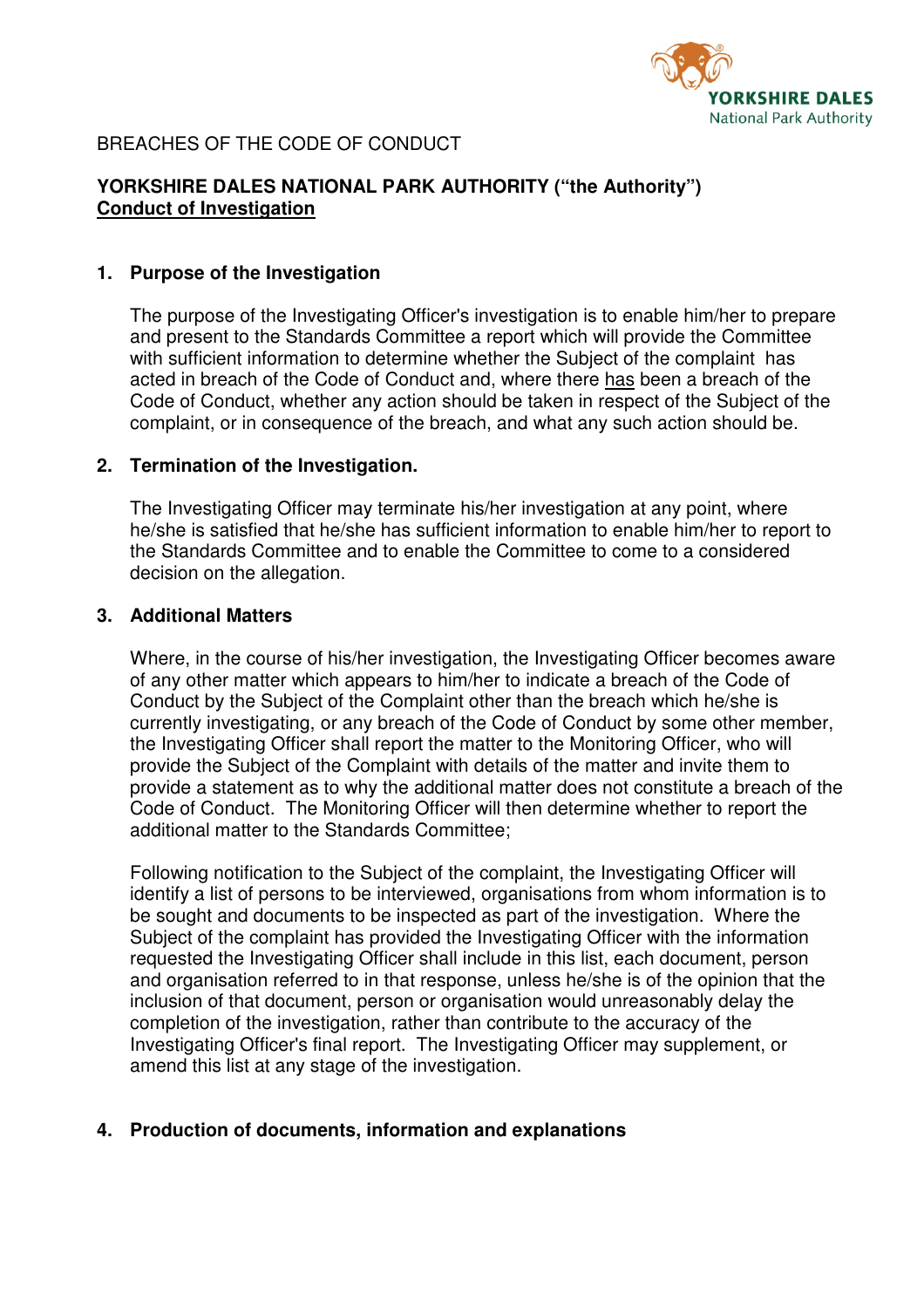In the course of the investigation, the Investigating Officer and any person authorised on his/her behalf may make such enquiries of any person or organisation, and request any person or organisation to provide any document or information, which is in his/its possession or control, or provide any explanation, as he/she thinks necessary or expedient for the purposes of carrying out the investigation.

 In the course of the investigation, the Investigating Officer and any person authorised on his/her behalf may request any authority of which the Subject of the complaint is a member, to provide any advice and assistance, or any document, which is in its possession, or control which he/she thinks necessary for the purposes of carrying out the investigation.

# **5. Interviews**

# a. Requesting attendance

In the course of the investigation the Investigating Officer may request any person to meet with him/her, or otherwise provide any information, document, or explanation for the purpose of paragraph (e), as he/she thinks necessary for the purposes of carrying out the investigation.

#### b. Representation

 Any person who meets the Investigating Officer may arrange to be accompanied at their own expense by a legal representative, or other person.

# c. Notes of interviews

 Where practicable, following the interview the Investigating Officer shall produce a written note of the material points of the interview, provide two copies of that note to the person interviewed and ask them to return one copy signed as a correct record of the interview, with such corrections or amendments as they may feel necessary.

# **6. The Investigating Officer's Report**

 At the conclusion of the investigation, the Investigating Officer shall produce a draft report. The report should give details of the allegation, quote the relevant provisions of the law and of the code of conduct, and state the Investigating Officer's findings of fact and the basis for them. It must contain the Investigating Officer's findings, which must be either to the effect that there has been a breach of the code of conduct of the Authority or to the effect that there has not been such a breach. The report should make clear that it will be presented to the Standards Committee, and should have appended to it copies of any documents, which the Investigating Officer has relied on in reaching his/her conclusions, such as background documents, notes of telephone conversations, letters and notes of interviews with witnesses. It may contain general recommendations to the Authority in relation to the promotion and maintenance of high standards of conduct by Members.

 The Investigating officer will send copies of the draft, in confidence to the complainant and to the Subject of the complaint, to give both the opportunity to identify any